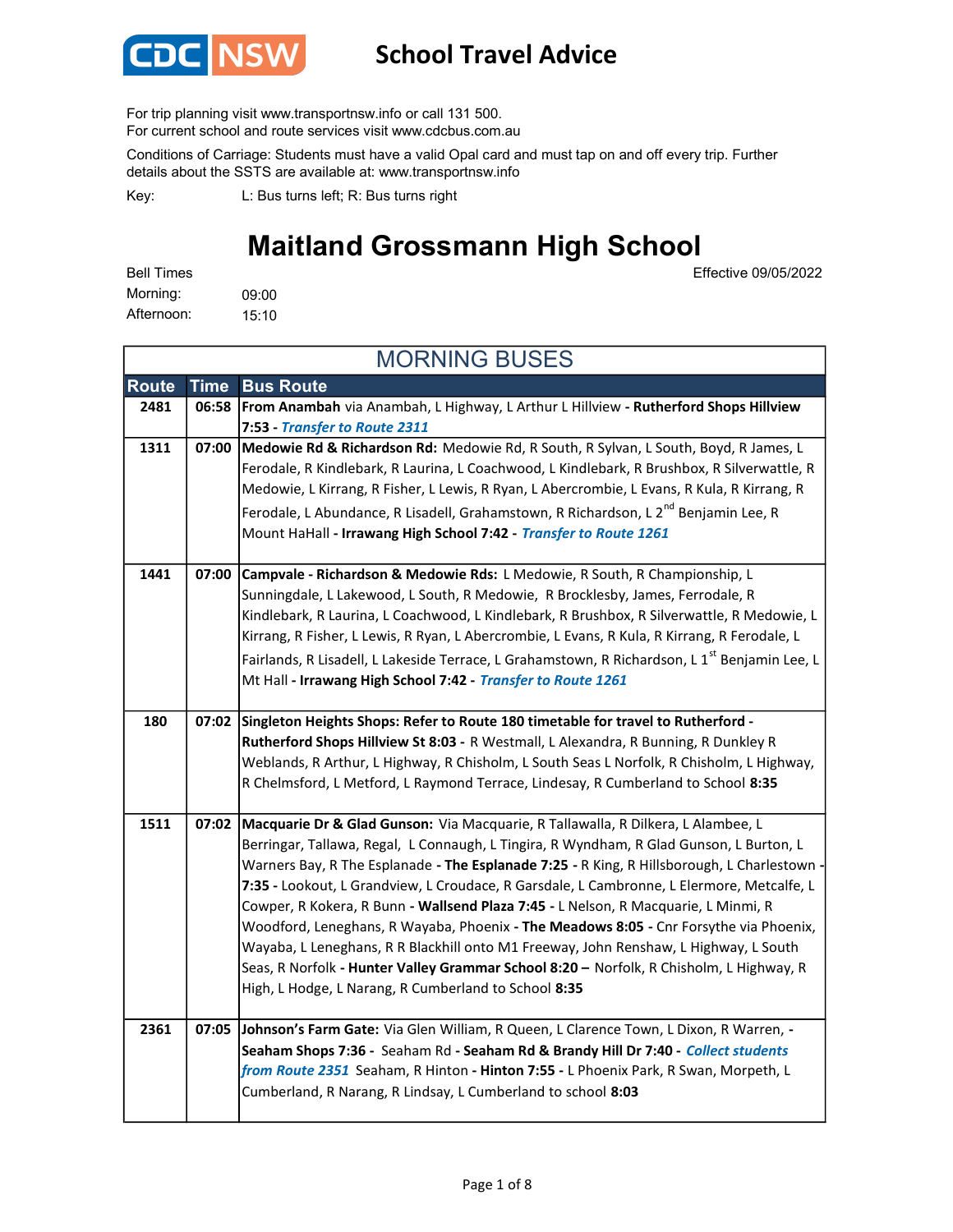

| <b>Route</b> | <b>Time</b> | <b>Bus Route</b>                                                                                                                                                                         |
|--------------|-------------|------------------------------------------------------------------------------------------------------------------------------------------------------------------------------------------|
| 2441         | 07:05       | From Branxton, Elderslie, Sandhills Via Highway, R Dalwood, L McMullins, R Hillview, L                                                                                                   |
|              |             | Vintage, L McGuigans, R Brokenback, L Lakes Folley, R Brokenback, R McMullins, R Rusty,                                                                                                  |
|              |             | turnaround at East & North Arms, Rusty Lane, R McMullins, turn at Summer Hill, McMullins,                                                                                                |
|              |             | R Rusty, R Elderslie - Humphrey's Property 7:35 - Elderslie, L Highway, L Wyndham - Miller                                                                                               |
|              |             | Park 7:42 - Transfer students to Route 2451                                                                                                                                              |
|              |             |                                                                                                                                                                                          |
| 186          | 07:08       | McKeachie Dr & Teale St: Refer to Route 186 Timetable: Transfer to Route 2591 at                                                                                                         |
|              |             | <b>Hillview St due 7:45</b>                                                                                                                                                              |
| 185          | 07:14       | Durham & Paterson River Rd: via Durham, R Gresford, L King - Paterson 7:37 - R Duke, R                                                                                                   |
|              |             | Prince, Main, L Sloan, R Tocal, LPaterson, R Paterson, L Dunmore, High - Largs 7:55 - R Largs,                                                                                           |
|              |             | L Paterson, R Hunterglen, R Bolwarra Park, R Highland, L Hunterglen, R Paterson, R                                                                                                       |
|              |             | Bolwarra, L Kensington, L Bayswater, R Addison, L Westbourne, R Belmore, L High, R Elgin, R                                                                                              |
|              |             | Railway - Maitland Station 8:19 - via R Church, R Ken Tubman, R High, L Les Darcy, L                                                                                                     |
|              |             | Melbourne, R Cumberland to school 8:30                                                                                                                                                   |
| 2591         |             | 07:18 Aberglasslyn Rd & Alexandra Ave: Via Aberglasslyn Rd, L Avery, R Alexandra, R Weblands, L                                                                                          |
|              |             | Denton Park, R Tea Tree, L Blue Gum, L Silky Oak, L Cypress, R Tea Tree, R Denton Park, L                                                                                                |
|              |             | Fairfax, - 7:36 - R Dunkley, L Bunning, R Alexandra, LHillview - Aldi bus stop 7:41 - Transfer                                                                                           |
|              |             | from Route 186 from McKeachie's, Hillview, L Arthur, u-turn 1st roundabout, L Hwy, R                                                                                                     |
|              |             | Wollombi, L Goodlet, L Verge, R Gillies, R Brooks, L William, R South - Telarah Shops 7:53 - L                                                                                           |
|              |             | Telarah, L Bungaree, L High, R. Elgin, L Ken Tubman, R High, L L Les Darcy Dr, Highway, R                                                                                                |
|              |             | Chisholm Rd, L South Seas Dr, L Celebes, R Norfolk St, L South Seas Dr, R Highway, L                                                                                                     |
|              |             | Ferraby Dr Operates as route 2592 from this point - Metford TAFE 8:19 - Ferraby, L Lowe,                                                                                                 |
|              |             | R Schanck, L Chelmsford, R Metford, L Raymond Terrace, Lindesay, R Cumberland to School                                                                                                  |
|              |             |                                                                                                                                                                                          |
|              |             |                                                                                                                                                                                          |
| 2351         | 07:20       | From Brandy Hill, Woodville Via Paterson Rd, Clarence Town Rd, 7:33 R Brandy Hill, R                                                                                                     |
|              |             | Seaham Transfer students to Route 2361 due at 7:40                                                                                                                                       |
| 2251         | 07:25       | Paterson Rd & Martins Creek: L Martins Creek - Martins Creek 7:37 - L Grace, R Dungog, L                                                                                                 |
|              |             | Horns Crossing, R View - Paterson Valley Estate 7:42 - Collect students from Shelton's Bus                                                                                               |
|              |             | L Horns Crossing, R Dungog, L Gresford, R Duke, Maitland, Tocal - Paterson P.O 7:52 -                                                                                                    |
|              |             | Paterson, Belmore, L High, R Elgin, L Ken Tubman, R High, Old Highway, L Highway, L                                                                                                      |
|              |             | Melbourne, R Cumberland to School 8:20                                                                                                                                                   |
| 2421         | 07:25       | Butterwick Rd & Duns Creek Rd: Butterwick, R Clarence Town, Paterson, L Dunmore, High,                                                                                                   |
|              |             | R Dalveen, R Maple, L Betula, L April, R Dalveen, R Corina, L Paterson - Bolwarra Heights<br>7:45 - via Paterson, L Flat, Glenarvon, Pitnacree, L Melbourne, R Cumberland to School 8:00 |
|              |             |                                                                                                                                                                                          |
| 2322         | 07:26       | Edwards & Railway Av, Thornton: Via Edwards, Government, R Raymond Terrace - Miller's                                                                                                    |
|              |             | Forest 7:33 - R Monkleys, U Turn 500m after Dockyard Rd, - Monkley's Turn area 7:36 -                                                                                                    |
|              |             | return Monkley's, R Raymond Terrace, L Martins Wharf, R Raymond Terrace, R Scotch                                                                                                        |
|              |             | Creek, L Duckenfield, R Edward - Morpeth Shops 7:57 - Swan, Morpeth, L Cumberland to                                                                                                     |
|              |             | School 8:03                                                                                                                                                                              |
| 0331         | 07:30       | Bendeigh Property: via Fernhill, R Dalwood, Wyndham - Miller Park 7:50 - Transfer                                                                                                        |
|              |             | students to Route 2451                                                                                                                                                                   |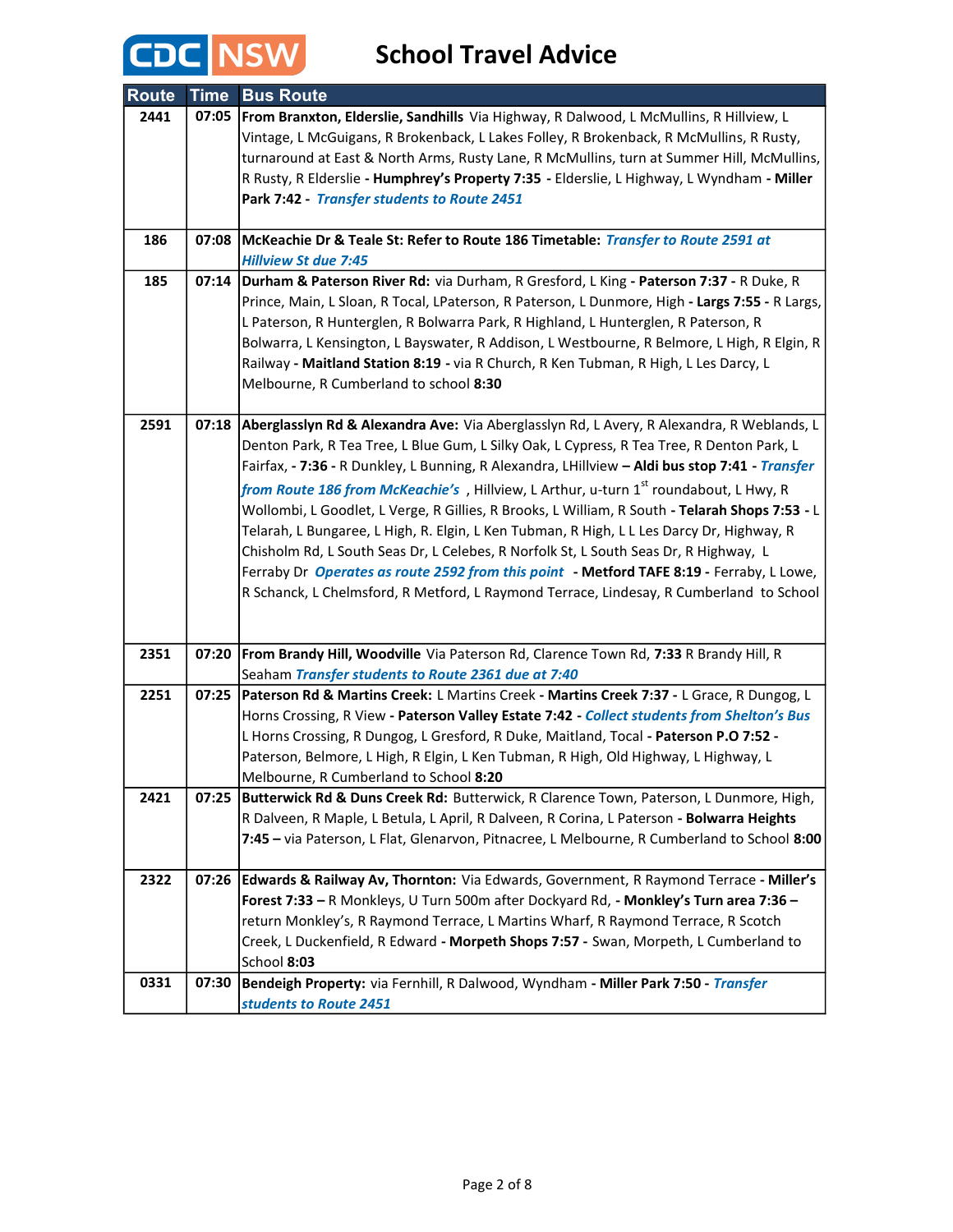

| <b>Route</b> | <b>Time</b> | <b>Bus Route</b>                                                                                                                                                                                                                                                                                                                                                                                                                                                                                                                                                                                                                                                                                                                                                           |
|--------------|-------------|----------------------------------------------------------------------------------------------------------------------------------------------------------------------------------------------------------------------------------------------------------------------------------------------------------------------------------------------------------------------------------------------------------------------------------------------------------------------------------------------------------------------------------------------------------------------------------------------------------------------------------------------------------------------------------------------------------------------------------------------------------------------------|
| 1261         | 07:30       | Tregenna St & Adelaide St: Via Tregenna, R Alton, L Rees James, L Bellevue, L Dawson, L<br>Beaton, L Fairchild, L Bennett, R Dawson, R Bellevue, R Adelaide, L Richardson, R Benjamin<br>Lee, R Mount Hall - Irrawang High School 7:45 - Collect transfers from Route 1311 & 1441<br>continue Mount Hall, R Glenelg, R Sturgeon - 7:52 - R William, R Adelaide, L Glenelg, R<br>Bareena, R Tathra, L Adelaide, - Heatherbrae 8:00 - Pacific Highway, R New England<br>Highway, L Tarro exit, L Anderson - Tarro Service Station 8:10 - continue Anderson, R New<br>England Highway, L South Seas, R Norfolk - Hunter Valley Grammar 8:28 - R Chisholm, L<br>Highway, Les Darcy, R High, L Bourke, L Ken Tubman, R High, L Hwy, L Melbourne, R<br>Cumberland to School 8:43 |
| 2451         | 07:30       | Hanwood Estate: Hanwood Rd, R Cessnock, R Mayne, L Scott, L Rothbury, R Cessnock,<br>Bridge, L Drinan, R Clift - Branxton 7:38 - R New England Highway - Miller Park 7:47 -<br>Collect students from Route 0331 & 2441 Continue along Hwy - Windella Downs 8:03 -<br>Continue New England Hwy - Monte Pio 8:08 - Transfer to Route 2311                                                                                                                                                                                                                                                                                                                                                                                                                                    |
| 2202         | 07:40       | Anderson Dr & Christie Rd: R Christie, L Burgess, L Beverley, R Western, L Southern, L<br>Eastern, L Anderson, R Glenwood, R Thornton, Railway - Thornton Newsagency 7:50 -<br>Railway, Edwards, R 1 <sup>st</sup> Somerset - 7.55(somerset opp Featherwood) - Thomas Coke, R<br>Taylor, R Haussman, L Raymond Terrace, R Harvest, Dragonfly, R Settlers - Waterford<br>County 8:06 - Settlers, R Raymond Terrace, L Metford, L Chelmsford, - Maitland Christian<br>8:19, R Schanck, L Lowe, L Ferraby, R Hwy, L Southseas, Uturn, L Celebes, R Norfolk 8:32<br>Ashtonfield PS (Operates as 2203 from this point): Via Ferraby, L Lowe, R Schanck, L<br>Chelmsford, R Metford, L Raymond Terrace, R Cumberland, to School 8:50                                             |
| 2311         | 07:40       | From Bishops Bridge Via James St, Wollombi, R Green, L South - Telarah Shops 7:52 - L<br>William, R Brooks, L George, R Macarthur, Young, L Highway, R Arthur, L Hillview, R West<br>Mall - Rutherford Shops 8:00 - Collect students from Route 2481, R Alexandra, L Avery, L<br>Alexandra, R Aberglasslyn, L Highway - Monte Pio 8:08 - Collect students from Route 2451<br>L High, R Elgin, L Ken Tubman, R High, L Les Darcy, L Highway, L Melbourne, R Cumberland<br>to School 8:24                                                                                                                                                                                                                                                                                    |
| 183          | 07:46       | Tenambit, Greenhills & Maitland: Via Route 183                                                                                                                                                                                                                                                                                                                                                                                                                                                                                                                                                                                                                                                                                                                             |
| 2521         | 07:50       | Richmond Vale & Sheppard Rd: Via Richmond Vale, L George Booth, Buchanan, L Wilton,<br>around loop, 08:10 Wilton, L Mt Vincent, R Chisholm, R South Seas, L Celebes, L Norfolk -<br>Hunter Valley Grammar 8:17 - Norfolk, L Chisholm, R Stronach, L Mitchell, R Brisbane, L<br>High, R Flinders, L Glebe, R Wallis, R Bank, L Adam, R Melbourne, R Cumberland to School<br>8:30                                                                                                                                                                                                                                                                                                                                                                                            |
| 2211         | 07:55       | Camilla Cl & Lerra Rd: Lerra Rd, River Rd - Highway 7:58 - Transfer students to Route 2451<br>due 8:03                                                                                                                                                                                                                                                                                                                                                                                                                                                                                                                                                                                                                                                                     |
| 2301         | 07:55       | Dunmore Bridge: Via Clarence Town, L Butterwick, R Greenwattle Creek, turns at corner<br>Jack James and Greenwattle Creek, via Greenwattle Creek, L Butterwick, Clarence Town, R<br>High - 8:10 Wallalong 8:10 - High, L Rosebank, L High, L Elizabeth, R Anne, R McClymonts<br>Swamp, L High, L Hinton, as far as Nulla Nulla Lane, turn around, Hinton, across Hinton<br>Bridge, R Lawlers, L Phoenix Park, across Morpeth Bridge, continues Northumberland, L<br>High, L George - Morpeth 8:30 - L Swan, L Tank, Metford, R Maize, L View, L Hinder, R High,<br>R Lindsay, R Cumberland to School 8:45                                                                                                                                                                  |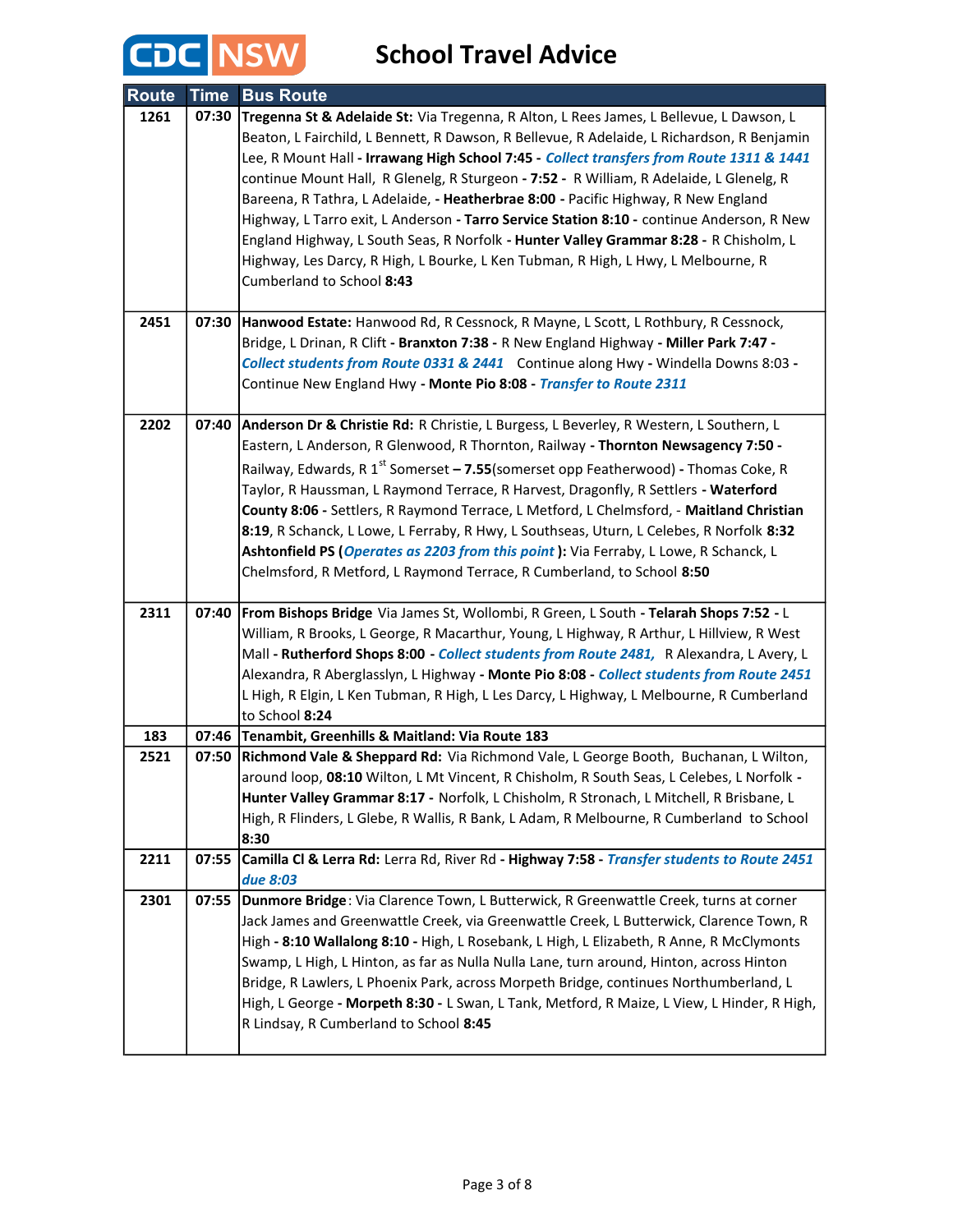

| <b>Route</b> | <b>Time</b> | <b>Bus Route</b>                                                                                                                                                                |
|--------------|-------------|---------------------------------------------------------------------------------------------------------------------------------------------------------------------------------|
| 2431         | 07:55       | New England Highway & Victoria St: Via Victoria, Richardson, Brunswick, Mt Vincent, R                                                                                           |
|              |             | Louth Park, R Reflection, R Gullivers, L Reflection, R Louth Park, L Les Darcy, Highway, R                                                                                      |
|              |             | Church, R Olive, Nicholson, L Victoria, R High, L Les Darcy, Hwy L Melbourne, R Cumberland                                                                                      |
|              |             | to School 8:35                                                                                                                                                                  |
| 2621         | 08:01       | Avalon Dr & New England Highway: via Highway, L South Seas, L Pacific, L Malay, R Lord                                                                                          |
|              |             | Howe, L Pacific, L Airlie, L South Seas, L Chisholm, R Mitchell, L Highway, R High, L Lindesay,                                                                                 |
|              |             | R Cumberland to School 8:22                                                                                                                                                     |
| 2402         | 08:02       | Lawson Ave & Hyde St: Via Hyde, R Sophia Jane, L Kingstown, L Frewin, R Lawson, R                                                                                               |
|              |             | Anderson, 8:10 L Allendale, R Yarrum, L Anderson, R Highway - Avalon Taurus Signs - Les                                                                                         |
|              |             | Darcy, R High, L Bourke, L Ken Tubman, R High, L Les Darcy, Hwy, L Melbourne, R                                                                                                 |
|              |             | Cumberland to School 8:46                                                                                                                                                       |
| 2512         | 08:04       | Thornton Rd & Glenroy St: Via Thornton, L Glenroy, Haussmann, R Taylor, L Sharp, R                                                                                              |
|              |             | Evelyn, L John Arthur, L Thomas Coke, R Edward, R Singleton, R Arnold, L Government, R                                                                                          |
|              |             | Blakewell, L Thomas Coke, R Taylor, R Haussmann, L Raymond Terrace, Lindesay, R                                                                                                 |
|              |             | Cumberland to School 8:27                                                                                                                                                       |
| 2221         | 08:17       | From Morpeth Via Metford, L Canterbury, L Norwich, L Stanton, R Canterbury, L Metford,<br>Tank, R High, R Northumberland, L James - Morpeth 8:25 - L Edward, L Swan, Morpeth, L |
|              |             | Cumberland to School 8:36                                                                                                                                                       |
| 2242         | 08:19       | From Bolwarra via Belmore, R Lorn, L Queen, L Allan, R Belmore, Paterson, L Hunterglen, L                                                                                       |
|              |             | Bolwarra Park around loop clockwise, L Bolwarra Park, R Highland, L Hunterglen, R Paterson                                                                                      |
|              |             | Rd, R Bolwarra, L Kensington, L Bayswater, R Addison, L Westbourne, L Paterson, R Flat,                                                                                         |
|              |             | Glenarvon, L Melbourne, R Cumberland to School                                                                                                                                  |
|              |             |                                                                                                                                                                                 |
| 2352         | 08:22       | South Seas & Ballydoyle: Via Ballydoyle, L 1 <sup>st</sup> Tipperary, R Kilshanny, L Ballydoyle, L Fergus,                                                                      |
|              |             | R Murphy, L Galway Bay, R Chisholm, L Molly Morgan, L Verdant, R Stronach, L Mitchell, R                                                                                        |
|              |             | Brisbane, R High, L Lindsay, R Cumberland to School 8:45                                                                                                                        |
|              |             |                                                                                                                                                                                 |
| 2542         | 08:22       | From Rathluba Via Victoria, L Brisbane, R Mitchell, R Chisholm, R Richardson, L Turnbull, R                                                                                     |
|              |             | Rosebrook Row around loop, L Rosebrook Row, L Turnbull, L Vista, R Mingay, R Maher, L                                                                                           |
|              |             | Richardson, L Brisbane, R High, L Lindesay, R Cumberland to School 8:40                                                                                                         |
|              |             |                                                                                                                                                                                 |
| 2602         | 08:28       | Worcester Dr & Springbok Cr 8:28, via Worcester R Chisholm, R Galway Bay, L South Seas, R                                                                                       |
|              |             | Chisholm, L New England Hwy, R Chelmsford, L Turton Rd, L Fieldsend, L Morton, L Bruce, R                                                                                       |
|              |             | Hughes, Lawes, R High, L Lindesay, R Cumberland to School 8:50                                                                                                                  |
|              |             |                                                                                                                                                                                 |
| 2632         | 08:28       | Raymond Terrace & Forest Dr: L Forest, L Grey Gum around loop, L Forest around loop, L                                                                                          |
|              |             | Raymond Terrace, R Government to 2 <sup>nd</sup> roundabout, L Somerset around loop, R Edwards,                                                                                 |
|              |             | Government, L Raymond Terrace, Lindesay, R Cumberland to School 8:52                                                                                                            |
|              |             |                                                                                                                                                                                 |
| 1512         | 08:37       | Linuwel School: Via Morpeth, R Jenna, RWirra, R Justin, L Valley, R Edwards, L Roberts, L                                                                                       |
|              |             | Ronald, L Thursby, L O'Hearn, L Goldingham, R Crawford, R Valentia, L Frater, LEdward, R                                                                                        |
|              |             | Maize, L Tyrrell, R Golf Links, L Sinclair, R Hinder, L High, R Lindesay to Maitland Gaol 8:53                                                                                  |
|              |             |                                                                                                                                                                                 |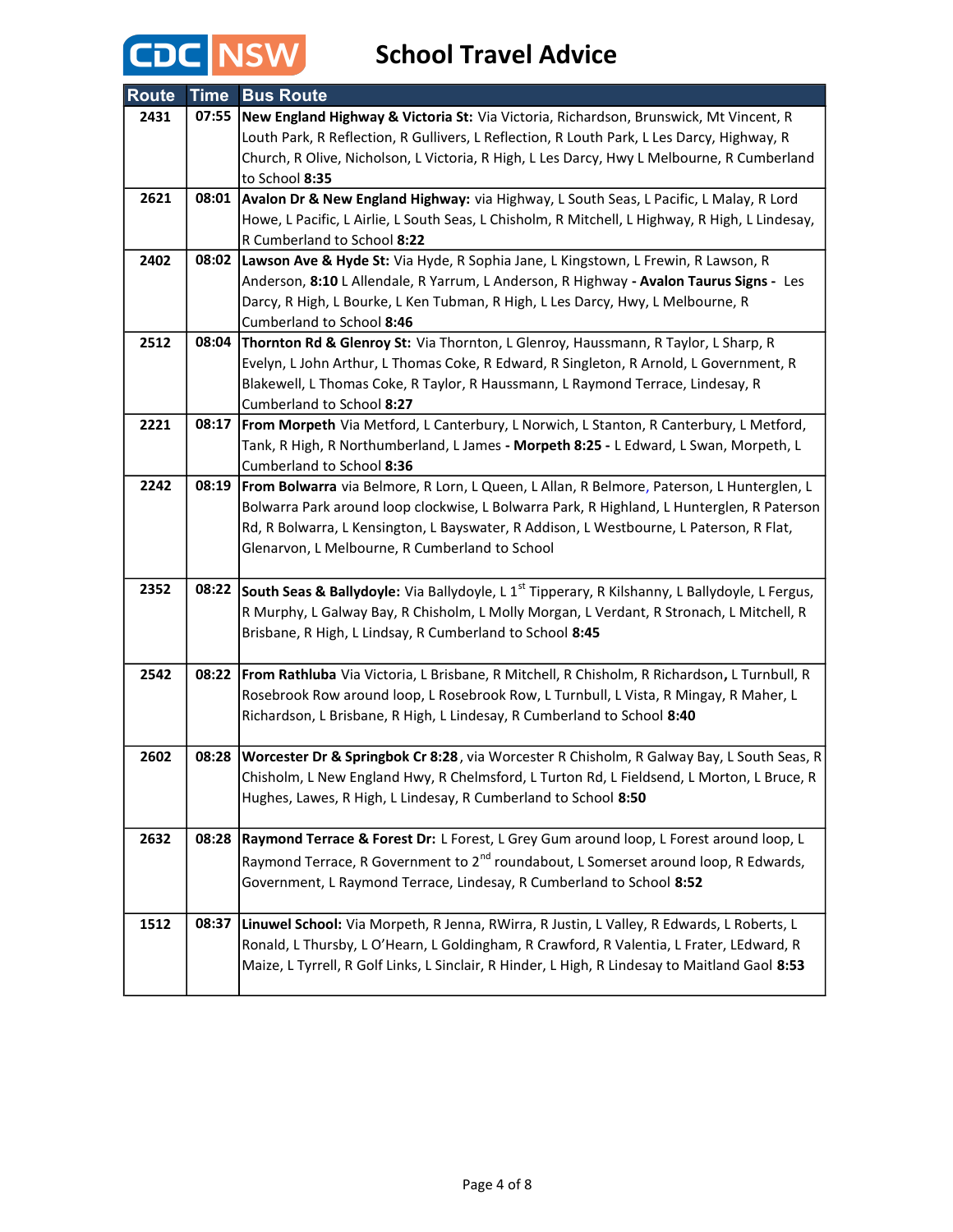

|              |             | <b>Route Time Bus Route</b>                                                                                                                                                                                                                                                                                                                                                                                                                                                                                                                                                                                           |
|--------------|-------------|-----------------------------------------------------------------------------------------------------------------------------------------------------------------------------------------------------------------------------------------------------------------------------------------------------------------------------------------------------------------------------------------------------------------------------------------------------------------------------------------------------------------------------------------------------------------------------------------------------------------------|
|              |             | <b>AFTERNOON BUSES</b>                                                                                                                                                                                                                                                                                                                                                                                                                                                                                                                                                                                                |
| <b>Route</b> | <b>Time</b> | <b>Bus Route</b>                                                                                                                                                                                                                                                                                                                                                                                                                                                                                                                                                                                                      |
| 0301         | 15:25       | To Ashtonfield Via Cumberland, L Narang, R Hodge, R High, L Highway, R Chisholm, L South<br>Seas, R Airlie, R Pacific, R Lord Howe, L Malay, R Pacific, R South Seas 3:48                                                                                                                                                                                                                                                                                                                                                                                                                                             |
| 2503         | 15:30       | To Morpeth, Hinton, Wallalong, Butterwick Via Cumberland, L Narang, R Hodge, R High, L<br>Hunter, L Pierce, L Hinder, R View, R Maize, L Metford, Tank, R Swan, L Phoenix Park, over<br>Morpeth Bridge, R Hinton Rd, over Hinton Bridge, as far as - Nulla Nulla Lane 3:50 - turn<br>around, Hinton, R High, R McClymonts Swamp, L Anne, L Elizabeth, R High - Wallalong 3:54 -<br>R Rosebank, R High, L Clarence Town, R Butterwick, R Greenwattle Creek, turns at corner<br>Jack James and Greenwattle Creek, via Greenwattle Creek, L Butterwick, R Clarence Town<br>4:20                                          |
| 2623         | 15:30       | To Buchanan, Richmond Vale Via Cumberland, L Narang, R Hodge, R High, L Brisbane, Mt<br>Vincent, R Wilton around loop, R Buchanan, R John Renshaw, L George Booth, R Richmond<br>Vale, turns at Sheppard's Rd - 4:08 - Richmond Vale, L George Booth                                                                                                                                                                                                                                                                                                                                                                  |
| 2194         | 15:35       | To Telarah, Rutherford Via Cumberland, L Narang, R Hodge, R High, R Lawes, L Melbourne,<br>R Highway, Les Darcy, R High Drop students for Rovers at High St Station, drop students<br>for Lochinvar at Town Hall for Route 1502 - ASC St Peter's 3:49 - L Bourke, R Ken Tubman,<br>L High to roundabout, L Bungaree, R Telarah, R South, L William, R Brooks, L Gillies, R Verge,<br>L Highway, R Arthur, L Hillview, R Westmall, L Alexandra, R Bunning, L Dunkley, Harvey, R<br>Logan, R Regiment, L Highway, R Denton Park, R Weblands, L Budgeree, L Weblands, L<br>Alexandra, R Aberglasslyn, L Highway - 4:19 - |
| 2312         | 15:35       | To Rutherford, Anambah Via Cumberland, L Narang, R Hodge, R High, R Hunter, R Pierce, R<br>Raymond Terrace, Lindesay, L Cumberland, continue Melbourne, R Highway, Les Darcy, R<br>High, L Victoria, R Athel Dombrain, R Elgin, L Railway, Alan Walsh, L Ken Tubman, L High, R<br>Highway, R Arthur, L Hillview - Rutherford Shops 4:05 - Transfer students for Bishops<br>Bridge to Route 2263 & students for Mckeachies to Route 2722 R West Mall, L Alexandra,<br>R Bunning, R Dunkley, L Fairfax, L Denton Park, R Highway, R Anambah, R Cagney, L Fonda, L<br>Niven Parade - 4:10 -                              |
| 2397         |             | 15:35 To Ashtonfield Via Cumberland, L Narang, R Hodge, R High, L Brisbane, R Mitchell,<br>LChisholm, R 1 <sup>st</sup> Worcester, R Chisholm, R Galway Bay, R 2 <sup>nd</sup> Murphy, L Fergus, R Ballydoyle<br>L 1 <sup>st</sup> Tipperary, RKilshanny, L Ballydoyle to South Seas.                                                                                                                                                                                                                                                                                                                                 |
| 2384         | 15:40       | To Martins Creek, Paterson, Dungog Via Cumberland, L Narang, R Hodge, R High, R<br>Highway, R High, L Ken Tubman, R Church, L High, R Belmore - Paterson, via Tocal -<br>Paterson PO 4:10 - Pick up students from Route 2274 L Gresford, R Dungog, L Horns<br>Crossing, R View, turnaround corner View St & Wayaka CI, returns View Drop off Dungog<br>Students for Shelton's Bus Service, transfer to take place at corner View & Horns crossing,<br>L Horns Crossing, R Dungog, L Grace - Martins Creek - continues through Railway gates via<br>Cory, R Martins Creek, Paterson Bridge 4:45                        |
| 2494         | 15:40       | To Ashtonfield Via Cumberland, L Narang, R Hodge, R High, L Hwy, R Mitchell, L Stronach, L<br>Verdant, R Molly Morgan, RChisholm, L Norfolk, L South Seas, L Highway 4:00                                                                                                                                                                                                                                                                                                                                                                                                                                             |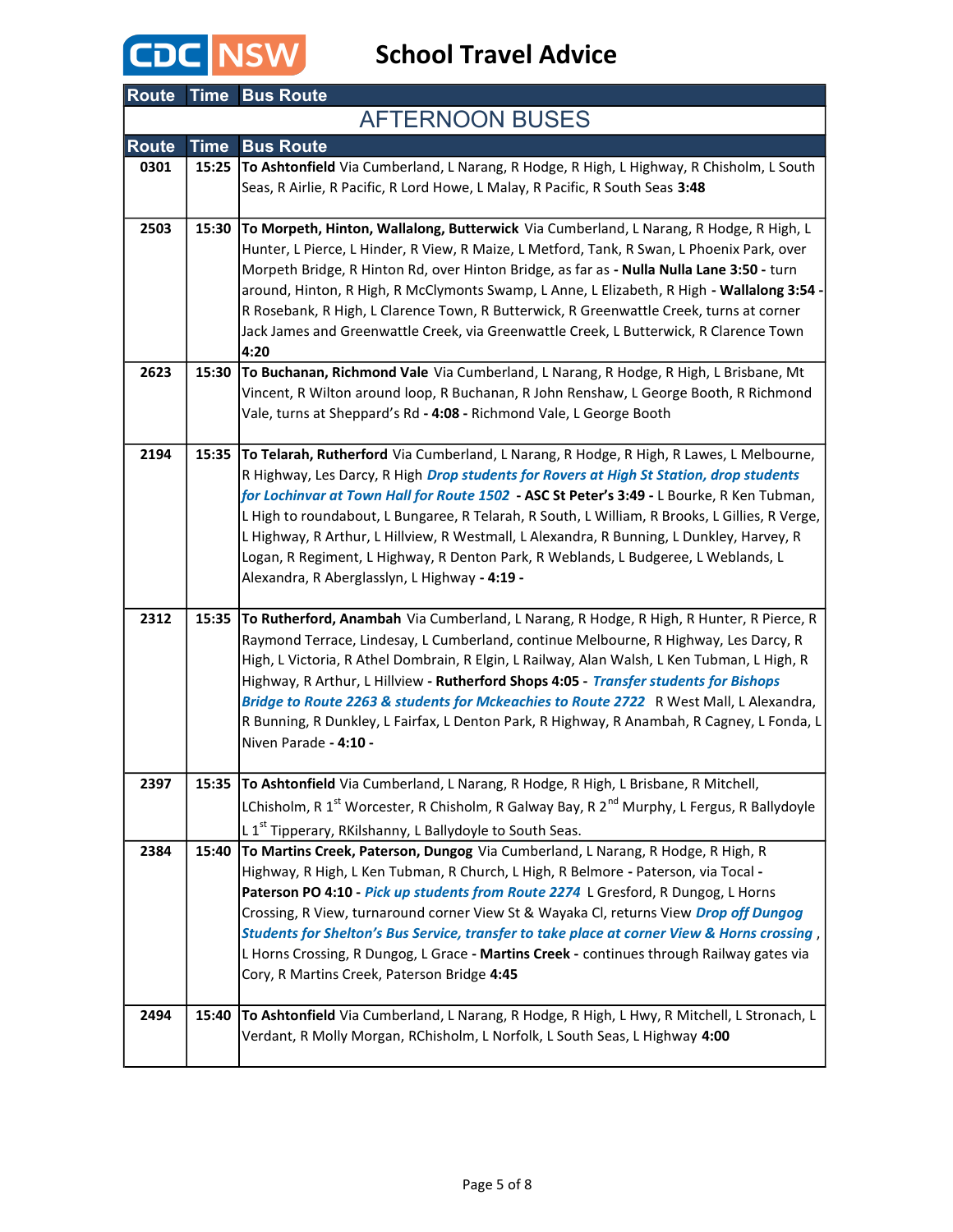

| <b>Route</b> | <b>Time</b> | <b>Bus Route</b>                                                                                                                                                                   |
|--------------|-------------|------------------------------------------------------------------------------------------------------------------------------------------------------------------------------------|
| 2245         | 15:43       | To Morpeth, Hinton, Brandy Hill, Seaham, Clarence Town Via Cumberland, L Narang, R                                                                                                 |
|              |             | Hodge, R High, L Hunter, L Raymond Terrace, L Metford, Tank, R Swan - Morpeth Shops                                                                                                |
|              |             | 3:51 - Swan, L Phoenix Park, R Hinton - Mt Kanwary PS 3:58 - Hinton, L Seaham, L Brandy                                                                                            |
|              |             | Hill, R Clarence Town, R Cross, R Torrence, R Warren, U/turn at Wighton & Fisher, Warren -                                                                                         |
|              |             | Seaham Shops 4:42 - L Dixon, R Clarence Town, R Queen, L Grey - Clarence Town Shops                                                                                                |
|              |             | 4:55 - Grey, Glen William to Cnr Pinebrush Rd - Johnson's Farm Gate 5:05 -                                                                                                         |
| 2543         | 15:43       |                                                                                                                                                                                    |
|              |             | To Lorn, Butterwick, Duns Creek Via Cumberland, L Narang, R Hodge, R High, L Hunter, R<br>Pierce, R Raymond Terrace, Lindsay, L Cumberland, L Melbourne, R Highway, Les Darcy, R   |
|              |             | Church, R Railway, R Elgin, L Athel D'Ombrain, L Bent, R Grant, L Devonshire - 4:01 - L High,                                                                                      |
|              |             | L Ken Tubman, R Church, L High, R Belmore, R Lorn, L Queen, L Allan, R Belmore - Lorn 4:07                                                                                         |
|              |             | - Belmore, Paterson, Clarence Town, L Butterwick, R Duns Creek, turn at Wallaby Close 4:30                                                                                         |
|              |             |                                                                                                                                                                                    |
| 0343         | 15:44       | To Largs, Paterson, Gresford Via Cumberland, L Narang, R Hodge, R High L Hunter, RPierce,                                                                                          |
|              |             | RLindesay, LHigh, RHighway, Les Darcy, RHigh - Maitland P.O. 3:57 - LBourke, RKen                                                                                                  |
|              |             | Tubman, LElgin, RRailway - Maitland Stn 3:59 - Route 0343 becomes Route 185 from                                                                                                   |
|              |             | Maitland Station for travel to Paterson & Gresford.                                                                                                                                |
| 1223         | 15:45       | To Rathluba, East Maitland, Ashtonfield Via Cumberland, L Narang, R Hodge, R High, L                                                                                               |
|              |             | Hwy, R Brunswick, R Turnbull, u-turn at Wilton Dr roundabout, return Turnbull, L Vista, R                                                                                          |
|              |             | Mingay, R Maher, L Richardson, turnaround at roundabout, Richardson, Brunswick, L                                                                                                  |
|              |             | Chisholm, R Worcester, R Chisholm, R Galway Bay, R Murphy, R Fergus, R Ballydoyle, L                                                                                               |
| 2532         | 15:47       | Tipperary - 4:25 -                                                                                                                                                                 |
|              |             | To Louth Park Via Cumberland, L Narang, R Hodge, R High, across Hwy, L Brisbane, R<br>Richardson, Mount Vincent, R Louth Park - 4:00 - R Reflection, R Gulliver's, L Reflection, R |
|              |             | Louth Park, R Les Darcy 4:20                                                                                                                                                       |
| 2586         | 15:49       | To Morpeth, Hinton, Millers Forest, Duckenfield Thornton Via Cumberland, L Narang, R                                                                                               |
|              |             | Hodge, R High, R Lindesay, L Cumberland, R Morpeth, R Tank - St James Church 4:08 - L                                                                                              |
|              |             | High, R George, L James, R Duke, L Johns, R Edward, L Duckenfield - Duckenfield - R Scotch                                                                                         |
|              |             | Creek, L Raymond Terrace, L Martins Wharf, R Mannerys, R Prices, R Raymond Terrace, L                                                                                              |
|              |             | Monkleys, U Turn 500m after Dockyard Rd, - Monkley's Turn area - return Monkley's, L                                                                                               |
|              |             | Raymond Terrace, L Government, Edwards                                                                                                                                             |
|              |             |                                                                                                                                                                                    |
| 1294         |             | 15:51 To Raymond Terrace, Medowie Via Cumberland, L Narang, R Hodge, R High, L Highway to                                                                                          |
|              |             | Hexham, L Pacific Highway, Adelaide, R Tathra, L Bareena, L Elizabeth, Glenelg, R Sturgeon -                                                                                       |
|              |             | Raymond Terrace 4:15 - Drop Medowie students for Route 136 & 137 R William, L                                                                                                      |
|              |             | Adelaide, L Tregenna, R Alton, L Rees James, L Bellevue, L Dawson, L Beaton, L Fairchild, L                                                                                        |
|              |             | Bennett, R Dawson, R Bellevue, R Adelaide, L Richardson, R Benjamin Lee, R Mount Hall -<br>Lakeside 4:32 -                                                                         |
| 1424         | 15:55       | To Maitland, Bolwarra, Bolwarra Heights Via Cumberland, R Narang, R Lindesay, L                                                                                                    |
|              |             | Cumberland, L Melbourne, R Highway, Les Darcy to Roundabout, R Church - Maitland 4:10 -                                                                                            |
|              |             | L High, R Belmore - Bolwarra 4:15 - L Westbourne, R Addison, L Bayswater, R Kensington, R                                                                                          |
|              |             | Bolwarra, L Paterson - Bolwarra Heights 4:21 - Paterson, R Corina, L Dalveen, L April, R                                                                                           |
|              |             | Betula, R Maple, L Dalveen, L High, L Largs, R Paterson, L Lang, L Tocal, R Maitland Vale, L                                                                                       |
|              |             | Bolwarra Park, Riverview turnaround 4:27                                                                                                                                           |
|              |             |                                                                                                                                                                                    |
| 2433         | 15:55       | To Chisholm, Somerset Via Cumberland, L Narang, R Hodge, R High, L Hunter, L Raymond                                                                                               |
|              |             | Terrace, L Harvest, Dragonfly, R Settlers, R Raymond Terrace, R Forrest, L Grey Gum around                                                                                         |
|              |             | loop, L Forrest around loop, L Raymond Terrace, R Government, L 2 <sup>nd</sup> roundabout Somerset                                                                                |
|              |             | around loop, L Edwards, Railway                                                                                                                                                    |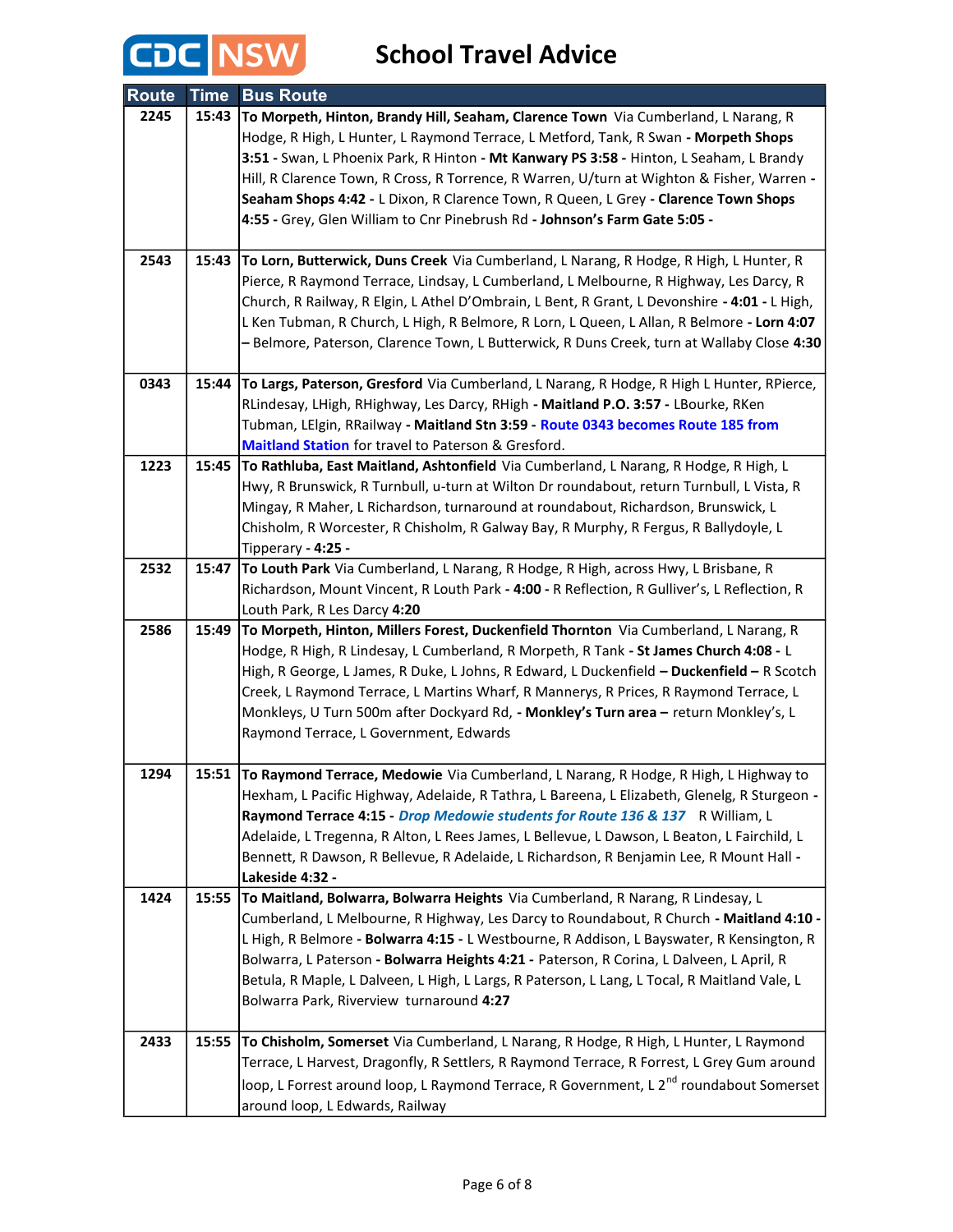

| <b>Route</b> | <b>Time</b> | <b>Bus Route</b>                                                                                   |
|--------------|-------------|----------------------------------------------------------------------------------------------------|
| 2603         | 15:55       | To Raworth, Hinton, Wallalong Via Cumberland, L Nerang, R Hodge, R High, L Hunter, R               |
|              |             | Pierce, R Raymond Terrace, Lindesay, L Cumberland, R Morpeth, R Jenna, L Canterbury, L             |
|              |             | Tank, R Swan, L Phoenix Park, R Lawlers, L Hinton, Paterson, Hinton, turn at Nulla Nulla,          |
|              |             | Hinton, Paterson - Hinton Hotel 4:30 - via Paterson, R High, R McClymonts Swamp, L Anne,           |
|              |             | L Elizabeth, R High, R Rosebank, R High, L Clarence Town - Woodville 4:38 -                        |
|              |             |                                                                                                    |
| 2416         | 15:44       | To Tenambit, Raworth, Morpeth Via Cumberland, L Narang, R Hodge, R High, L Hunter, L               |
|              |             | Pierce, L Hinder, R View, R Maize, L Edward, R Frater, R Valentia, L Crawford, L Goldingham,       |
|              |             | R O'Hearn, R Thursby, R Ronald, L Robert, L Metford, L Canterbury, L Norwich, L Stanton, R         |
|              |             | Canterbury, L Metford, Tank, R High, R Northumberland, L James, L Edward, L Swan,                  |
|              |             | Morpeth Rd, Raworth                                                                                |
| 2303         | 15:58       | To Thornton Via Cumberland, L Narang, R Hodge, R High, L Hunter, L Raymond Terrace, R              |
|              |             | Haussmann, L Taylor, L Sharp, R Evelyn, L John Arthur, L Thomas Coke, R Government,                |
|              |             | Edwards, R Singleton, R Arnold, L Government, R Blakewell, L Thomas Coke, R Taylor, L              |
|              |             | Haussmann, Glenroy, R Railway 4:35                                                                 |
| 2663         | 15:58       | To Metford Via Cumberland, L Narang, R Hodge, R High, L Lawes, L Hughes, L Bruce, R                |
|              |             | Morton, R Fieldsend, R Turton, L Chelmsford, R Schanck, L Lowe, R Ferraby - Metford TAFE           |
|              |             | $4:13 -$                                                                                           |
| 2263         | 16:00       | To Bishops Bridge Transfer from Route 2312, Via Hillview, L Alexandra, L Highway, R                |
|              |             | Wollombi Rd - Bishops Bridge -                                                                     |
| 2634         | 16:00       | To Thornton, Beresfield, Tarro, Woodberry Via Cumberland, L Nerang, R Hodge, R High, L             |
|              |             | Hunter, L Raymond Terrace, R Haussmann, Glenroy, R Railway, Thornton Transfer students             |
|              |             | for Minmi to route 2514 L Glenwood, L Anderson, R Yarrum, L Allendale, R Anderson, R               |
|              |             | Christie, L Burgess, R Aldwick, L Thirlmere, L Quarter Sessions, R Southern, L Eastern, L          |
|              |             | Anderson, R Lawson, R Redbill, L Curlew, L Kookaburra, R Lark, L Lawson, R Frewin, R               |
|              |             | Kingstown, R Sophia Jane, L Hyde, L Lawson, R Annette, L Homebush, R Lawson,                       |
|              |             | Woodberry, L Raymond Terrace                                                                       |
| 186          | 16:09       | Rutherford Shops Westmall to McKeachie's: Refer to Route 186 Timetable: Transfer from              |
|              |             | Route 2312 at Hillview St due 4:05                                                                 |
| 1502         | 16:10       | Pickup at Town Hall: Transfer from Route 2195 via High, L Ken Tubman, L Elgin, R Railway -         |
|              |             | Maitland Station 4:15 - Allan Walsh, L Ken Tubman, L High, R Highway, R Arthur, L Hillview -       |
|              |             | <b>Rutherford Shops 4:23 - R</b> West Mall, L Alexandra, R Bunning, R Dunkley, L Fairfax, L Denton |
|              |             | Park, R Highway - Lochinvar P.O. 4:35 - Transfer to 6325 for travel to Greta, Branxton &           |
|              |             | <b>Singleton</b>                                                                                   |
| 2514         | 16:15       | Thornton Rd Bus Shelter to Minmi, Fletcher: Collect students from Route 2634 Thornton,             |
|              |             | L Glenwood, R Weakleys, continue Freeway, L Lenaghans, Woodford, L Minmi - Highland                |
|              |             | County 4:35 - Minmi, L McNaughton                                                                  |
| 2722         | 16:23       | Rutherford Shops Westmall to to McKeachie's: Pick up students from Route 2312, R                   |
|              |             | Alexandra, L Avery, L Aberglasslyn, L Tea Tree, turn at Rivergum, return Tea Tree, R               |
|              |             | Aberglasslyn, L McKeachie, L Dunnart, L Cockatoo, L Teal, Gannet, L McKeachie 4:40                 |
|              |             |                                                                                                    |
| 137          | 16:29       | Transfer from Route 1294 To Medowie & Lemon Tree Passage: Via Route 137                            |
| 136          | 16:30       | Transfer from Route 1294 To Medowie & Stockton: Via Route 136                                      |